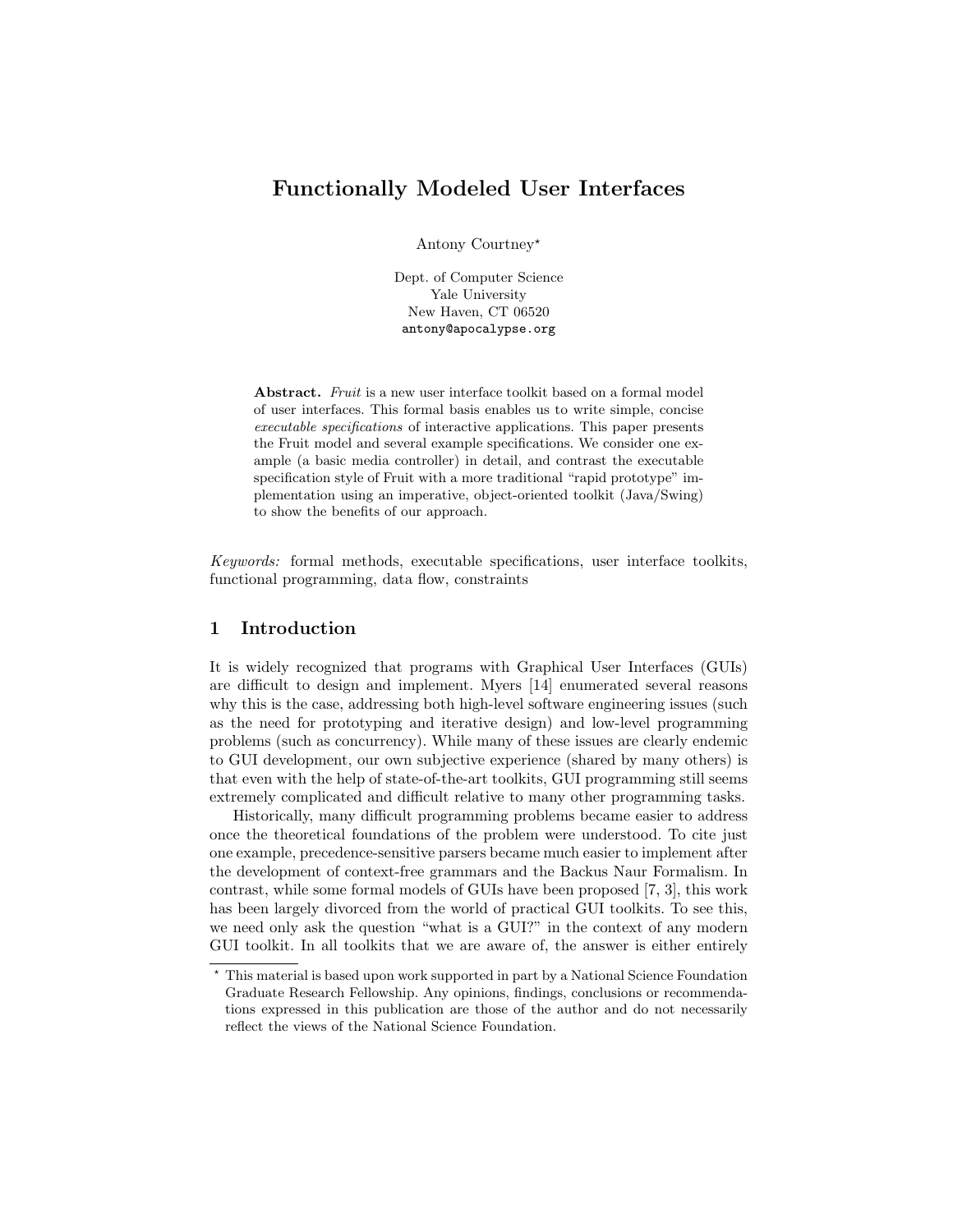informal, or depends on artifacts of the toolkit implementation, such as objects, imperative state, non-deterministic concurrency or I/O systems, each of which has an extremely difficult and complicated formal semantics in and of itself.

This situation lead us to pose the following questions:

- **–** While a formal account of GUIs based on objects, imperative programming, and I/O systems is clearly *sufficient*, are such concepts *necessary*?
- **–** Is there a simpler formal model of GUIs that is still powerful enough to account for GUIs in general?

To answer these questions, we have developed *Fruit* (a Functional Reactive User Interface Toolkit) based on a new formal model of GUIs. Fruit's foundational model (called *Yampa*) is based on two simple concepts: *signals*, which are functions from real-valued time to values, and *signal functions*, which are functions from signals to signals. GUIs are defined compositionally using only the Yampa model and simple *mouse*, *keyboard* and *picture* types.

While there are many possible formal models of GUIs, we believe the Fruit model is compelling for a number of reasons:

- **–** The concepts of *signal* and *signal function* in the Fruit model have direct analogues in digital circuit design and signal processing. This allows us to borrow ideas from these established domains, and also resonates with our own experience, in which programmers speak of "wiring up" a GUI to describe writing event handlers.
- **–** Fruit specifications are *extremely* concise. Small interactive GUIs can be written with one or two lines of code, with minimal attention to the kind of boiler-plate that plagues modern GUI toolkits.
- **–** The Fruit model enables a clear account of the connection between the GUI and the non-GUI aspects of the application, and allows a clear separation of these aspects using the Model/View/Controller design pattern [12].
- **–** The Fruit model makes data flow explicit. As we will discuss in detail in section 4, capturing the pattern of data flow relationships explicitly is fundamentally useful when reasoning about implementations of graphical interfaces.

Since we are interested in relating our formal model to real toolkit implementations, we have developed a prototype implementation<sup>1</sup> of the Fruit GUI model as a library for the non-strict functional language Haskell. We chose Haskell as a host language because we can use Haskell's lazy evaluation to design control structures well suited to our model, while leveraging Haskell's base language features (such as expression syntax, functions, type system, etc.). However, we wish to emphasize that the Fruit model is independent of the host programming

<sup>&</sup>lt;sup>1</sup> We refer to our implementation as a "prototype" because we do not yet provide a complete set of pre-packaged GUI components (widgets) and because the performance of our current implementation is too slow to be considered a production toolkit. However, the prototype is capable of running all of the examples presented in this paper, and many others.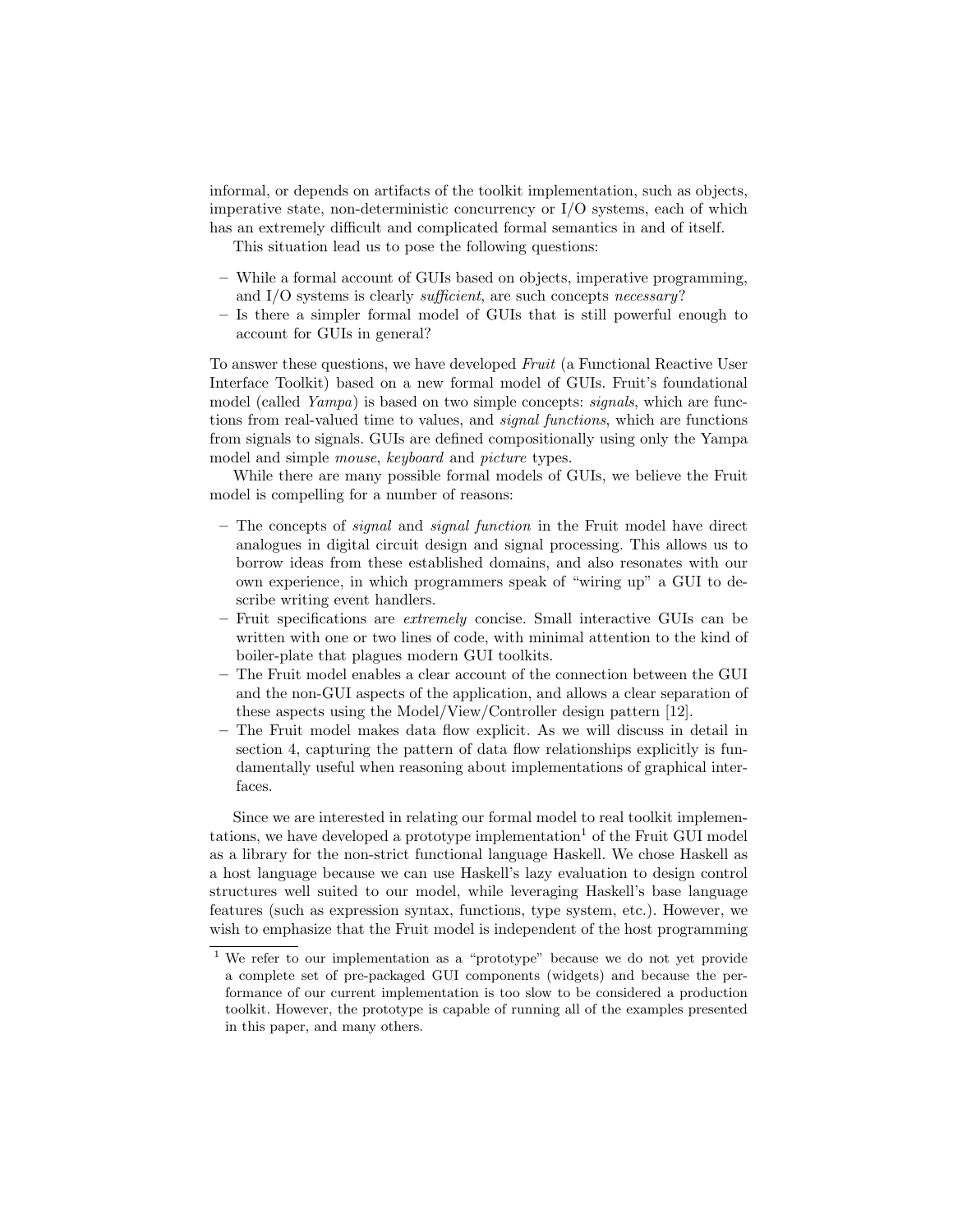language. Previous work has explored how Fruit's foundational model could be embedded in Java, and we have also explored a simple visual syntax that we use in many of the diagrams in this paper. We will explain Haskell syntax as it is introduced, so that no previous knowledge of Haskell is required to read this paper.

The remainder of this paper is organized as follows. In section 2 we define the Fruit model, and give simple but precise definitions for some useful primitives. In section 3 we present a small example (a control panel for a media player) in detail to demonstrate how Fruit is used to specify basic GUIs. In section 4, we compare the Fruit specification of the media player with a corresponding imperative implementation to clarify the benefits of functional modeling. Section 5 discusses dynamic user interfaces and scalability issues. Section 6 discusses related work. Section 7 presents our conclusions and describes plans for future work.

# **2 Model**

In this section, we present our model of reactive systems and show how GUIs can be accommodated within that model.

### **Foundations: Yampa**

*Yampa* is a Haskell library for writing declarative, executable specifications of reactive systems. Yampa is based on ideas from Functional Reactive Animation (Fran) [5] and Functional Reactive Programming (FRP) [24], adapted to the *Arrows* framework recently proposed by Hughes [9]. *Yampa* is based on two central concepts: *signals* and *signal functions*.

*Signals* <sup>A</sup> *signal* is a function from *time* to a value:

**Signal**  $a = Time \rightarrow a$ 

*Time* is continuous, and is represented as a non-negative real number. The type parameter *a* specifies the type of values carried by the signal, and is analogous to a *template parameter* in  $C++$ . For example, if *Point* is the type of a two-dimensional point, then the time-varying mouse position has type *Signal Point.* As another example, if *Picture* is the type of a single visual image, then *Signal Picture* is the type of a continuous, time-varying Picture, i.e. an animation.

*Signal Functions* <sup>A</sup> *signal function* is a function from *Signal* to *Signal*:

**SF**  $a \, b =$  *Signal*  $a \rightarrow$  *Signal*  $b$ 

We can think of signals and signal functions using a simple circuit analogy, as depicted in figure 1. Line segments (or "wires") represent signals, with arrows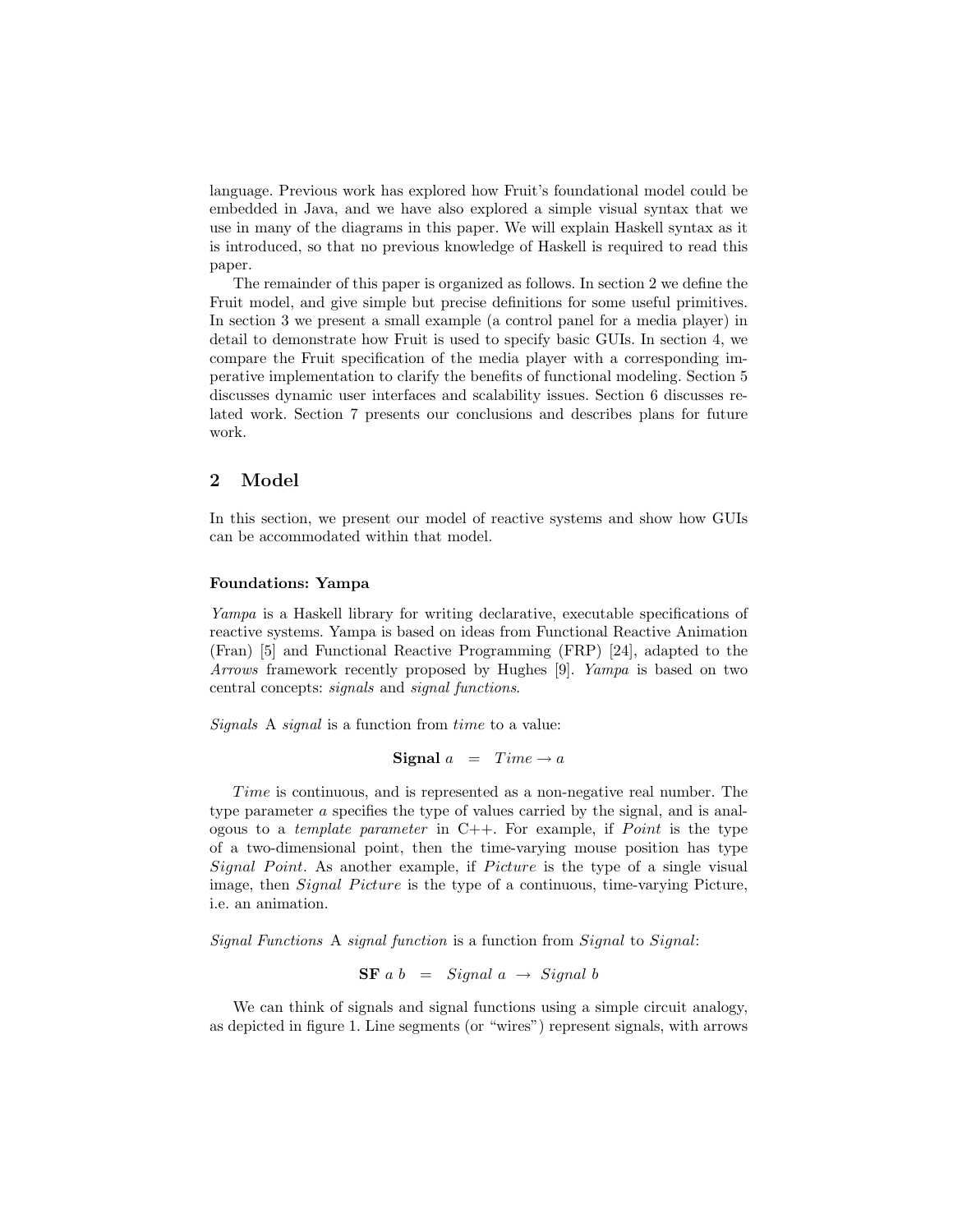

**Fig. 1.** A Signal Function, **SF** *a b*

indicating the direction of flow. Boxes (or "components") represent signal functions. If we connect the signal function's input port to a *Signal a* value, we can observe a *Signal b* value on the signal function's output port.

A Yampa *specification* defines a signal function. In order to ensure that Yampa specifications are executable in a reasonable amount of time and space, we further require that all signal functions are *causal*: The output of a signal function at time *t* is uniquely determined by the input signal on the interval  $[0, t]$ . In order to guarantee this causality requirement, Yampa provides a small number of primitive signal functions and composition operators. All of the primitive signal functions obey causality, and all of the composition operators preserve causality.

### **Composing Specifications: A Simple Example**

*Fruit* is a modest library of types and functions for specifying graphical user interfaces using Yampa. To illustrate the essence of composing a Fruit specification, consider the following type:

### type SimpleGUI = SF GUIInput Picture

The GUIInput type represents an instantaneous snapshot of the keyboard and mouse state (formally just a tuple or record). The Picture type denotes a single, static visual image.

A SimpleGUI, then, is a signal function that maps a *Signal* of GUIInput values to a *Signal* of Picture values. As an example of a SimpleGUI, consider a challenge for GUI programming languages posed by Myers many years ago [13]: a red circle that follows the mouse. For the moment we assume the Fruit library provides a signal function, mouseSF, that can extract the mouse's current position from the GUIInput signal:<sup>2</sup>

mouseSF :: SF GUIInput Point

We will assume the existence of a graphics library that defines basic types and functions for static 2-D images, such as points, shapes, affine transforms and images; see Pan [4] for the formal details. Using this graphics library, we can write: <sup>3</sup>

 $2$  Haskell-ism: The :: is a type declaration, and should be read as "has type"

<sup>&</sup>lt;sup>3</sup> Haskell-ism: In order to support Currying and partial application, Haskell follows the lambda calculus tradition of writing function application as juxtaposition:  $f(x, y)$  in traditional mathematical notation is written as  $f \times y$  in Haskell.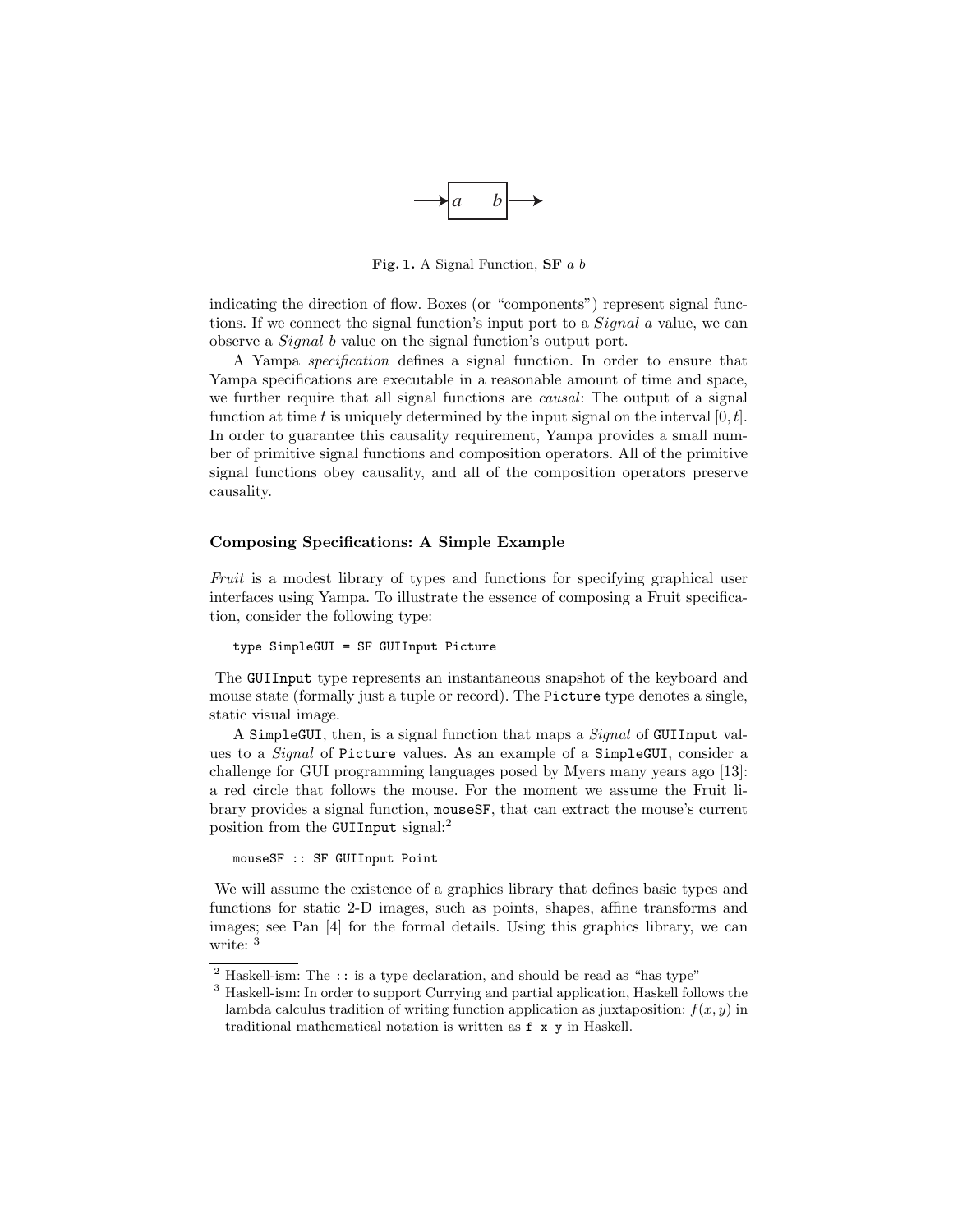```
-- a red ball positioned at the origin:
ball :: Picture
ball = withColor red circle
moveBall :: Point -> Picture
moveBall p = translatePic ball p
```
Given a point **p** whose components are *x* and *y*, moveBall **p** is a picture of the red ball spatially translated by amounts given by *x* and *y* on the respective axes.

Note that moveBall is a function over static values, not over signals. However, we can use Yampa's primitive *lifting* operator to *lift* the moveBall function to obtain a signal function that maps a *time-varying* point to a *time-varying* picture (of type SF Point Picture). Given any static function f of type a -> b, liftSF <sup>f</sup> is a *signal function* that maps a *Signal a* to a *Signal b*. Lifting denotes *pointwise* application of the function: If the input signal to the lifted function has some value x at time t, then the output signal has value  $f(x)$  at time t.

To allow the mouse to control the ball's position we connect the output signal of mouseSF to the input signal of the lifted moveBall using serial composition, as shown in figure 2.



**Fig. 2.** ballGUI Specification

Although the diagram of figure 2 is a faithful representation of the specification, we use a textual concrete syntax. Our concrete syntax consists of Haskell syntax with some modest syntactic extensions [19] that enable us to directly transliterate data flow diagrams into textual form.<sup>4</sup> Note that, in figure 2 we have explicitly labeled the signals inside of ballGUI: gin (the GUIInput signal to ballGUI), mouse (the Point signal produced by mouseSF and fed as input to the lifted form of moveBall), etc. In our concrete syntax, we would write ballGUI as:

```
ballGUI :: SimpleGUI
ballGUI = proc gin -> do
 gin >- mouseSF -> mouse
 mouse >- liftSF moveBall -> bpic
 bpic >- returnA
```
<sup>4</sup> We have also considered implementing a programming environment that would allow the user to compose specifications directly as data flow diagrams. However, such visual language environments present many substantial UI design and implementation problems in their own right, and would probably still need an internal representation very similar to the linear textual syntax presented here.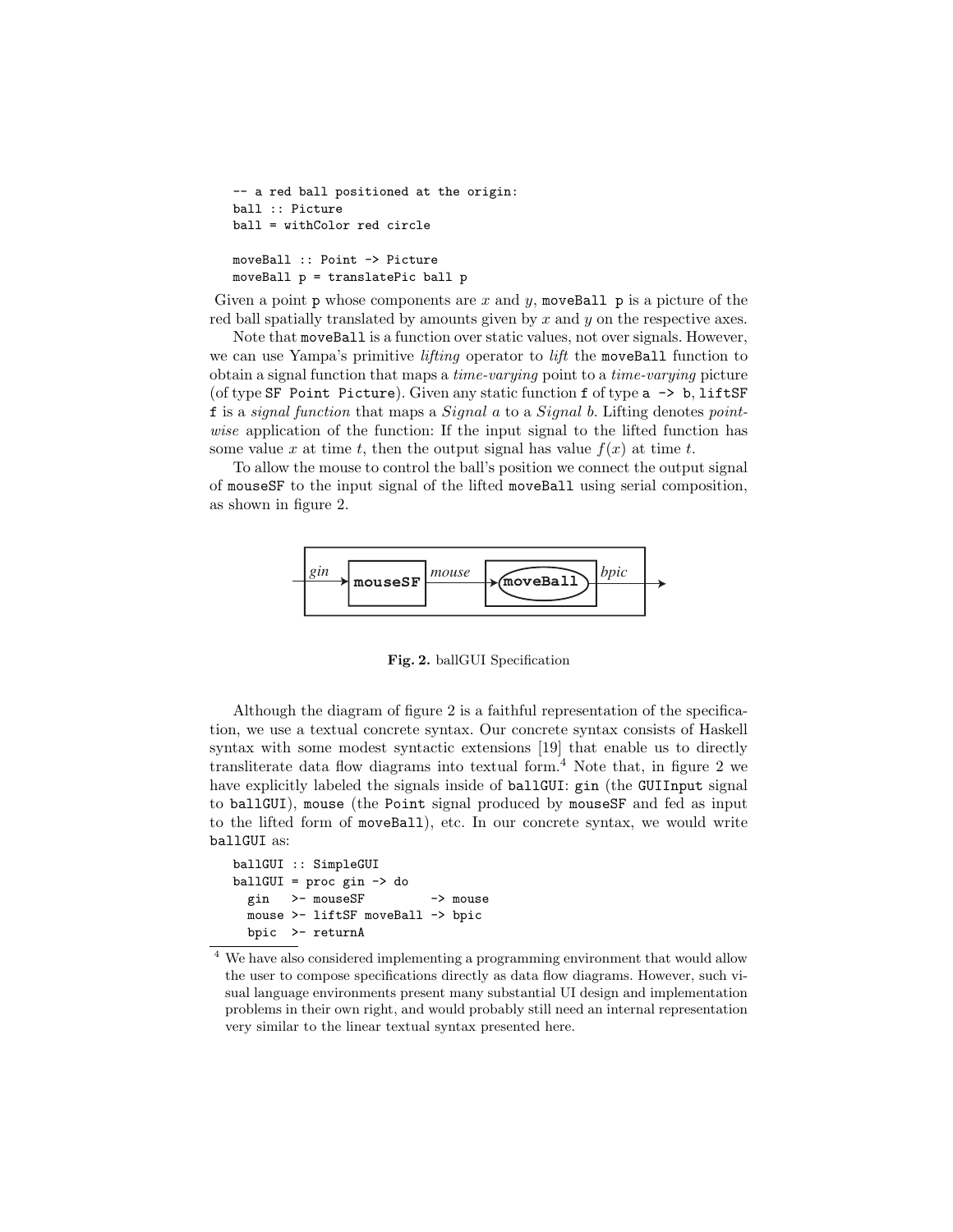The above definition is read as follows: The proc keyword introduces a signal function definition. Haskell uses indentation to specify scoping (as in Python), so the body of the proc extends all the way to the returnA on the last line. Immediately following the proc keyword is a *pattern*. This pattern introduces a variable, gin, that is matched *point-wise* against the input signal. By *point-wise*, we mean that at *every* sample point, gin is bound to a snapshot (sample) of the corresponding signal.

Following the do keyword are a sequence of *wiring definitions* of the form:

$$
exp \gt-fsf \to pat
$$

where *exp* is an *expression* specifying the input signal, *sf* is a signal function, and *pat* is a pattern that introduces identifiers bound point-wise to samples of the output signal.

The left-hand side of each wiring definition can be any expression. Each such expression is computed point-wise (i.e. at every sample time). Since the lifting operator liftSF denotes point-wise function application, we can often replace explicit use of liftSF with a slightly more complex expression on the left hand side of a wiring pattern. For example, we can rewrite ballGUI more concisely as:

```
ballGUI :: SimpleGUI
ballGUI = proc gin -> do
 gin >- mouseSF -> mouse
 moveBall mouse >- returnA
```
Because the expression moveBall mouse is computed point-wise, this specifies that, at every point in time, the output signal of the entire proc is moveBall applied to mouse, where mouse is the point-wise sample of the output signal of mouseSF. While this is just a syntactic shorthand (the data-flow diagram is the same in both versions), this latter version of ballGUI helps clarify the connection between point-wise expressions and one-way constraints. We can interpret the last line as a *constraint* specifying that, at every point in time, the output picture produced by ballGUI must be ball translated by the current mouse position.

#### **Discrete Event Sources**

While some aspects of user interfaces (such as the mouse position) are naturally modeled as continuous signals, other aspects (such as the mouse button being pressed) are more naturally modeled as *discrete events*. To model discrete events, we introduce the Event type:

```
data Event a = Ev0cc a = - an event occurrence
             | NoOcc -- a non-occurrence
```
The above is an *algebraic data type* with two alternatives, analogous to (for example) a *discriminated union* type in Modula-2. This declaration specifies that, for any type  $T$ , all values of type Event  $T$  are either of the form (EvOcc  $v$ ) where  $v$  is a value of type  $T$ , or of the form NoOcc.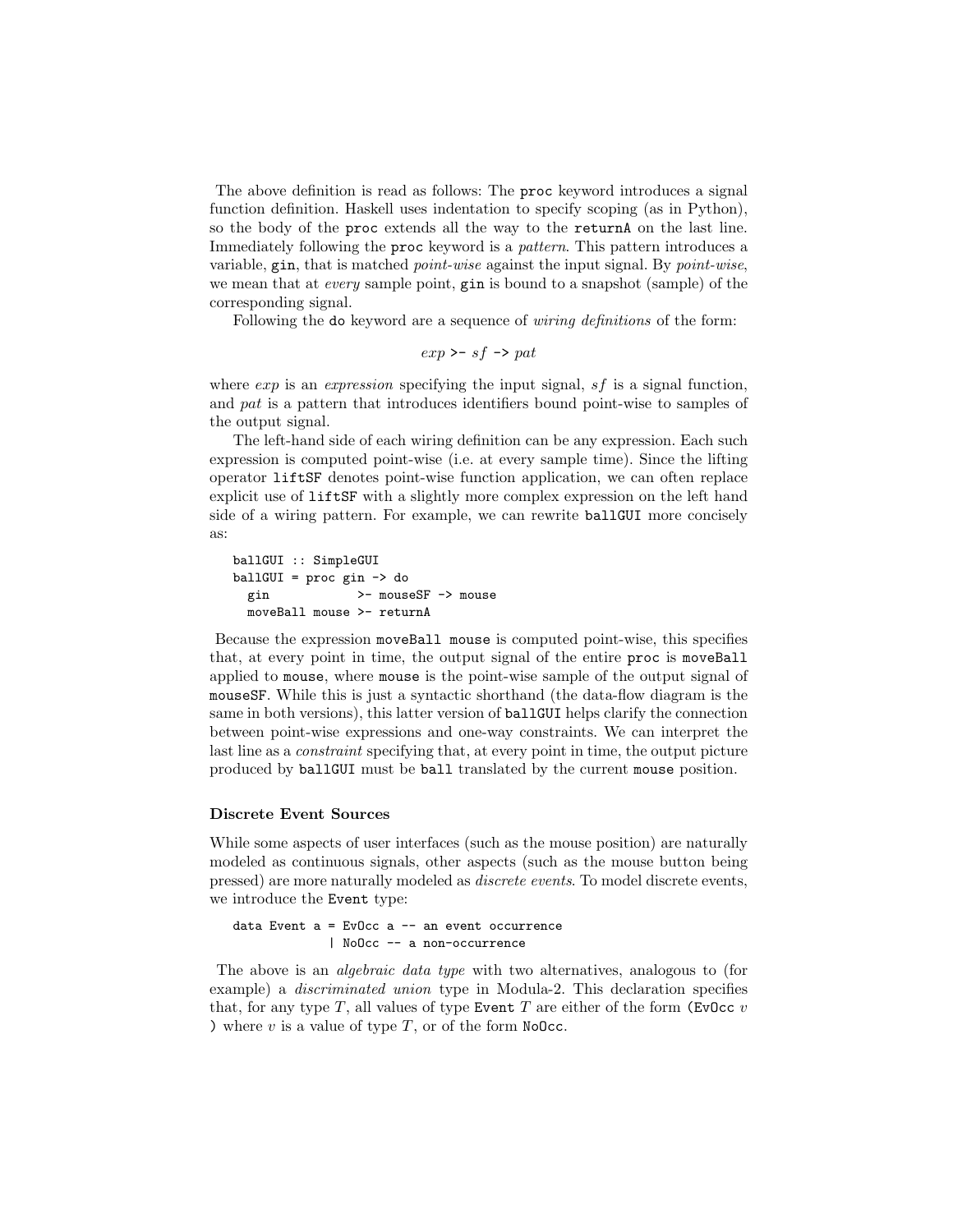A signal function whose output signal carries values of type (Event T) for some type *T* is called an *event source*. If the event source has an occurrence at time *t*, then sampling the output signal of the event source at *t* will yield a value (EvOcc  $v$ ). At non-occurrence times, sampling yields the value NoOcc. The value *v* carried with an event occurrence may be used to carry extra information about the occurrence.

# **What is a GUI?**

The SimpleGUI type is sufficient for describing GUIs that map a GUIInput signal to a Picture signal. This accounts for the visual interaction aspects of a GUI, but real GUI-based applications connect the GUI to other parts of the application not directly related to visual interaction. To model these connections we expand the SimpleGUI definition to:

type GUI a b = SF (GUIInput,a) (Picture,b)

The input and output signals of SimpleGUI have been widened by pairing each with a type specified by a type parameter. These extra *auxiliary semantic signals* enable the GUI to be connected to the non-GUI part of the application.

### **Library GUIs**

The Fruit library defines a number a number of standard user interface components (or "widgets") found in typical GUI toolkits as GUI values. Here we briefly present the programming interface to these components. Note, however, that there is nothing special or primitive about these components; they are just ordinary GUI values, defined using the Yampa primitives and graphics library.

Labels The simplest standard GUI components are labels, defined as:<sup>5</sup>

```
flabel :: LabelConf -> GUI LabelConf ()
```

```
ltext :: String -> LabelConf
```
A label is a GUI whose picture displays a text string taken from its auxiliary input signal, and produces no semantic output signal.

The behavior and appearance of a component at any point in time is determined by its *configuration options*. LabelConf is the type of configuration options specific to the flabel component. For labels, LabelConf has just one constructor, ltext, which specifies the string to display in the label. Note, too, that flabel is defined as a function that takes a LabelConf argument and returns a GUI. The LabelConf argument allows the user to specify an *initial default configuration* for the properties of the GUI, analogous to the role of constructor arguments in object-oriented toolkits. If a value for a particular property is specified by time-varying input signal to the GUI, the value specified in the input signal will override the initial configuration.

 $5$  Haskell's unit type (written ()) is the type with just one value, also called unit, and also written as (). Unit serves a similar role to the void type in ANSI C.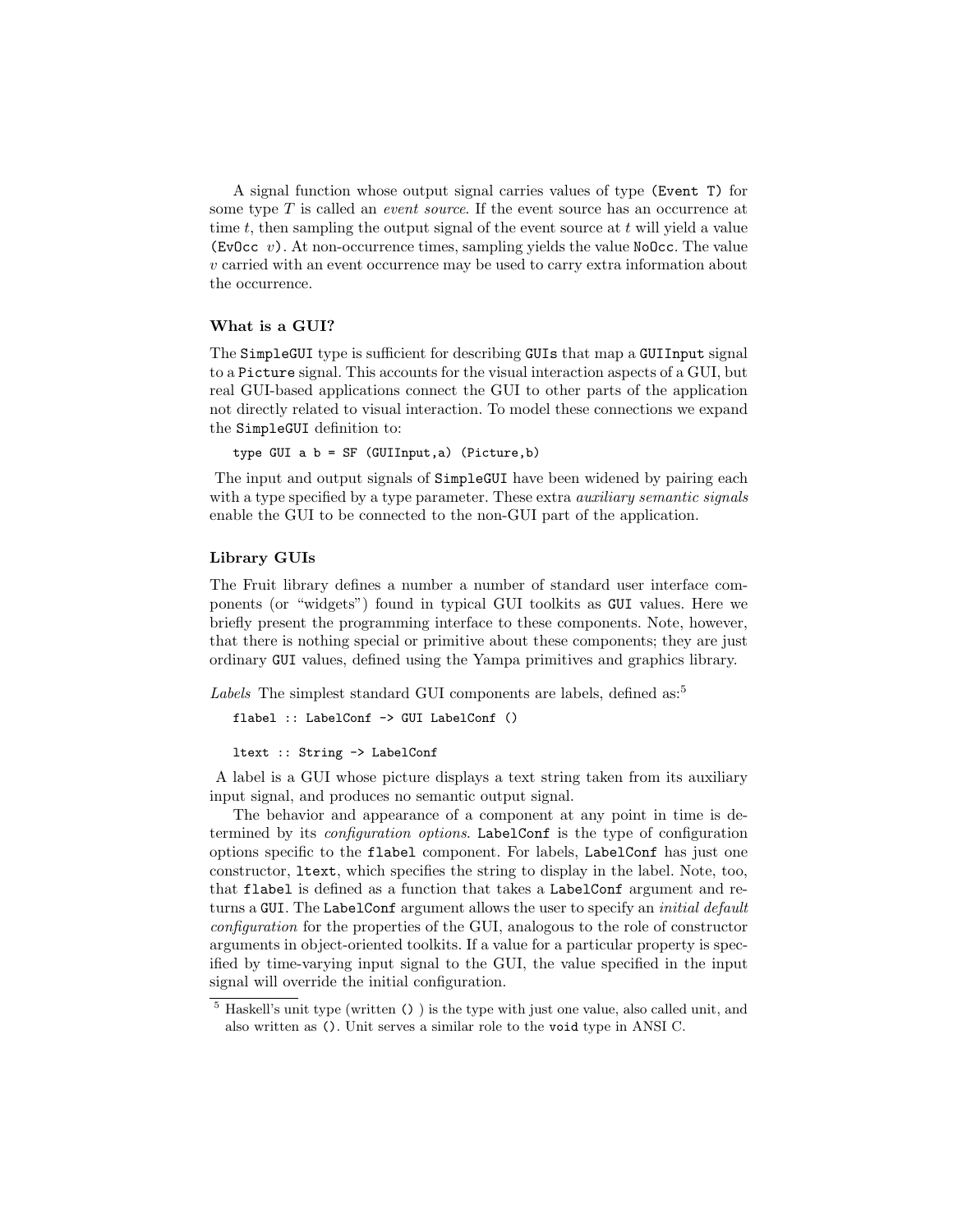*Buttons* A Fruit button (fbutton) is a GUI that implements a standard button control. The declaration of fbutton is:

```
fbutton :: ButtonConf -> GUI ButtonConf (Event ())
btext :: String -> ButtonConf
enabled :: Bool -> ButtonConf
```
There are two constructors for the ButtonConf type: one to specify the string to display in the button, and another to control whether the button is enabled. A button that is disabled will have a grayed-out appearance, and does not react to mouse or keyboard input. A button is an event source that has an occurrence when the primary mouse button is pressed when the mouse is positioned over the button. Each event occurrence on the output signal carries no information other than the fact of its occurrence, hence the type Event ().

# **3 A Basic Example**

As a concrete example of a Fruit specification, consider the classic VCR-style media controller illustrated in figure 3. The control panel provides a user interface to the simple finite state machine shown in figure 4. Each button is only enabled if pressing the button is a valid action in the application's current state.

| <b>A</b> Fruit Test Window |         | $ \Box$ $\times$ $\Box$ |
|----------------------------|---------|-------------------------|
| <b>Play</b>                | - Pause | SIOD                    |
| state: Stopped             |         |                         |

**Fig. 3.** Basic Media Controller

The implementation of the media controller in Fruit is easily derived from the state machine in figure 4, and is shown in figure 5. The implementation uses an enumerated type to encode the current state<sup>6</sup>:

#### data MediaState = Playing | Paused | Stopped

Each of the three buttons is made by fbutton, and *playE*, *pauseE* and *stopE* are the output signals from each button (of type Event ()). Each event occurrence is *tagged* with its corresponding state, and these event signals are *merged* to form a single event signal, *nextStateE*, whose occurrences carry the next state. The *nextStateE* event signal is fed to the hold primitive to form a continuous signal, *state*, representing the current state. The hold primitive provides

 $6$  In C, this might be written as:

typedef enum *{*PLAYING, PAUSED, STOPPED*}* MediaState;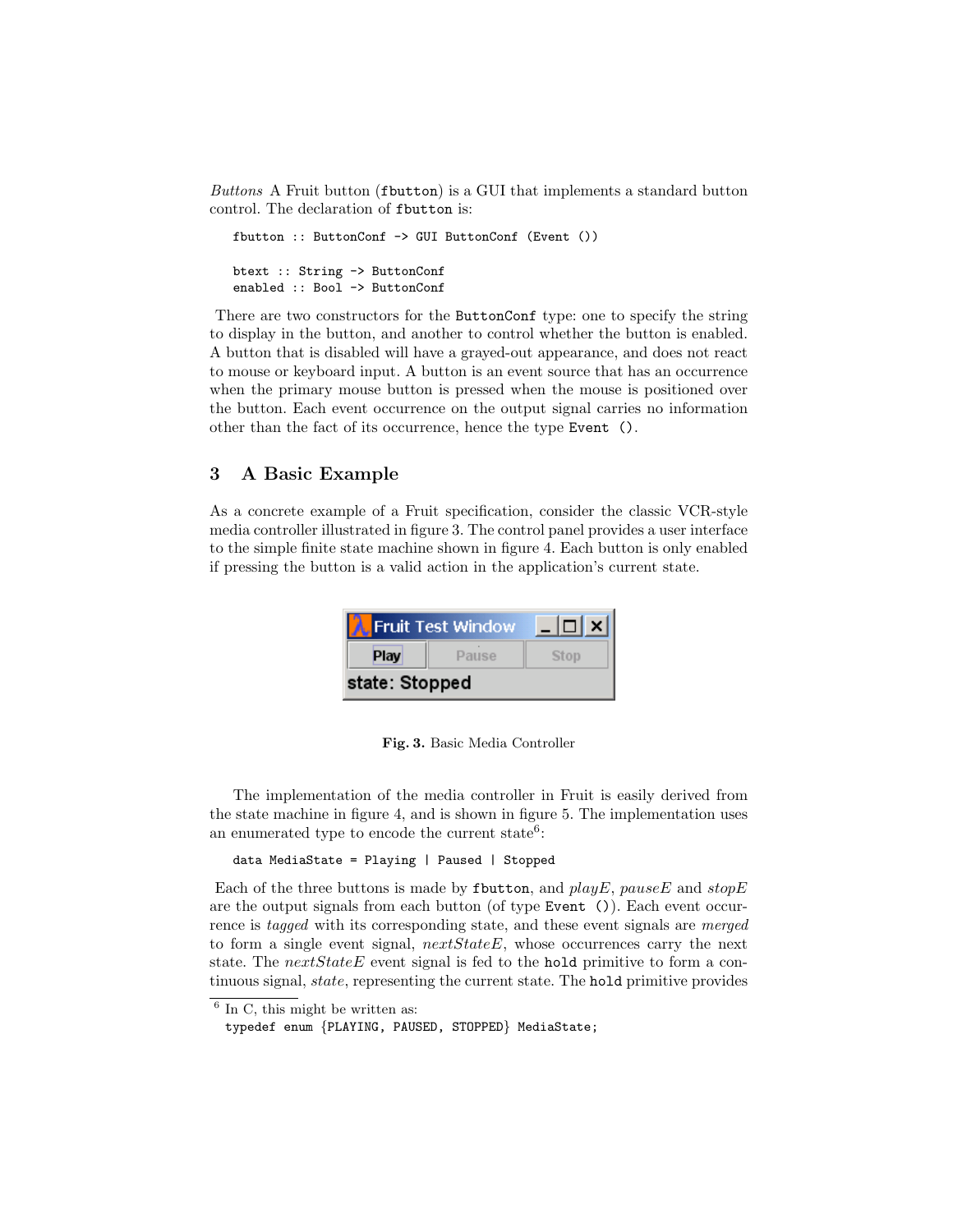

**Fig. 4.** Media Controller Finite State Machine



**Fig. 5.** Media Controller Implementation

a continuous view of a discrete event signal by "latching" (or *hold*ing) the value of the last event occurrence across a period of non-occurrences, as illustrated in figure 6. Finally, the enabled property of each button is determined by a simple predicate applied point-wise to the *state* signal. Each equation is derived directly from the state transition diagram of figure 4 by inspection.

Note that this diagram only illustrates the wiring of the auxiliary semantic signals of each button; the GUIInput and Picture signals have been omitted. This is because we have abstracted the common pattern of simple horizontal or vertical layout of GUIs into a new type, Box, that captures this pattern. A Box is a sequence of GUIs that will be arranged horizontally or vertically. Box values wire the GUIInput and Picture signals of each child GUI to obtain a linear arrangement of the GUIs in the order in which they appear in the program text, so only the auxiliary semantic signals of each child GUI need to be specified explicitly.

The textual syntax for the media controller corresponds directly to the visual syntax of figure 5: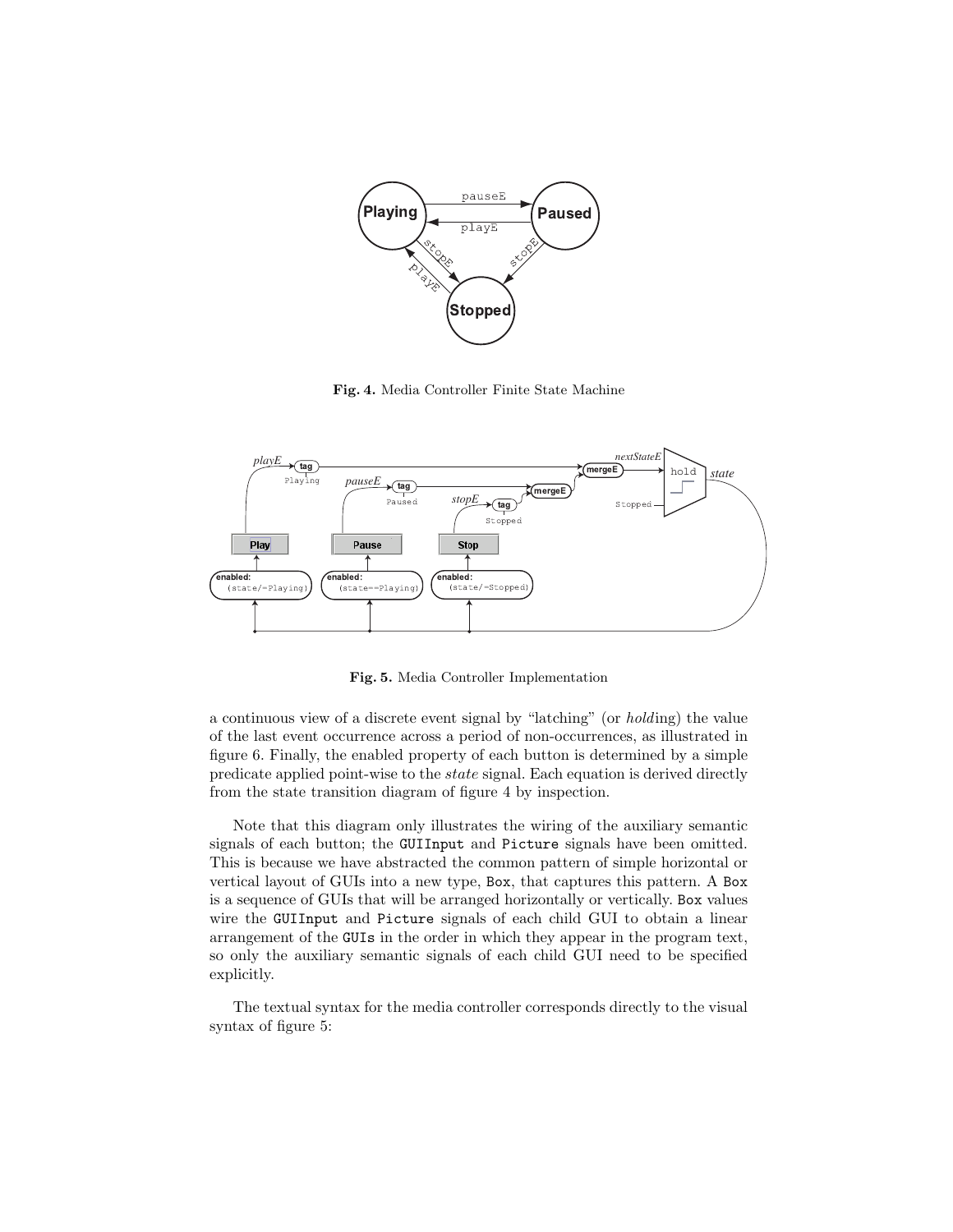

**Fig. 6.** Semantics of hold

```
playerCtrl :: GUI () MediaState
playerCtrl = hbox ( proc _ -> do
  enabled (state /= Playing)
      >- fbutton (btext "Play") -> playE
  enabled (state == Playing)
      >- fbutton (btext "Pause") -> pauseE
  enabled (state /= Stopped)
      >- fbutton (btext "Stop") -> stopE
  (mergeE (tag playE Playing)
          (mergeE (tag pauseE Paused)
                  (tag stopE Stopped)))
      >- boxSF (dHold Stopped) -> state
  state >- returnA )
```
While the code follows directly from the diagram, a couple of points are worthy of mention:

First, this definition makes use of *recursive* bindings. In this case, state is used in the expression for the input signals on the first three lines, but is not defined until the line preceding ... >- returnA. The formal account of recursive bindings is straightforward, using a standard fixed point operator. As in digital circuit design, there must be an infinitesimal delay somewhere on the feedback path to ensure that the recursion is well-formed. In this example, the dHold primitive introduces a delay between its event signal input and continuous output. While the introduction of delays might appear subtle and arbitrary at first glance, in practice it is almost always obvious where to introduce the delays in a specification.

Second, the boxSF function lifts an ordinary signal function into Box; such lifted signal functions have no visual appearance in the final GUI. The function hbox evaluates to a GUI with the contents of its Box argument laid out horizontally.

To complete the interface of figure 3, we place playCtrl and a label in a vertical box, and connect the *state* output signal of playCtrl to the input signal of the label:<sup>7</sup>

<sup>&</sup>lt;sup>7</sup> Haskell-isms: show here has type (MediaState  $\rightarrow$  String); the  $\rightarrow$  operator is string concatenation.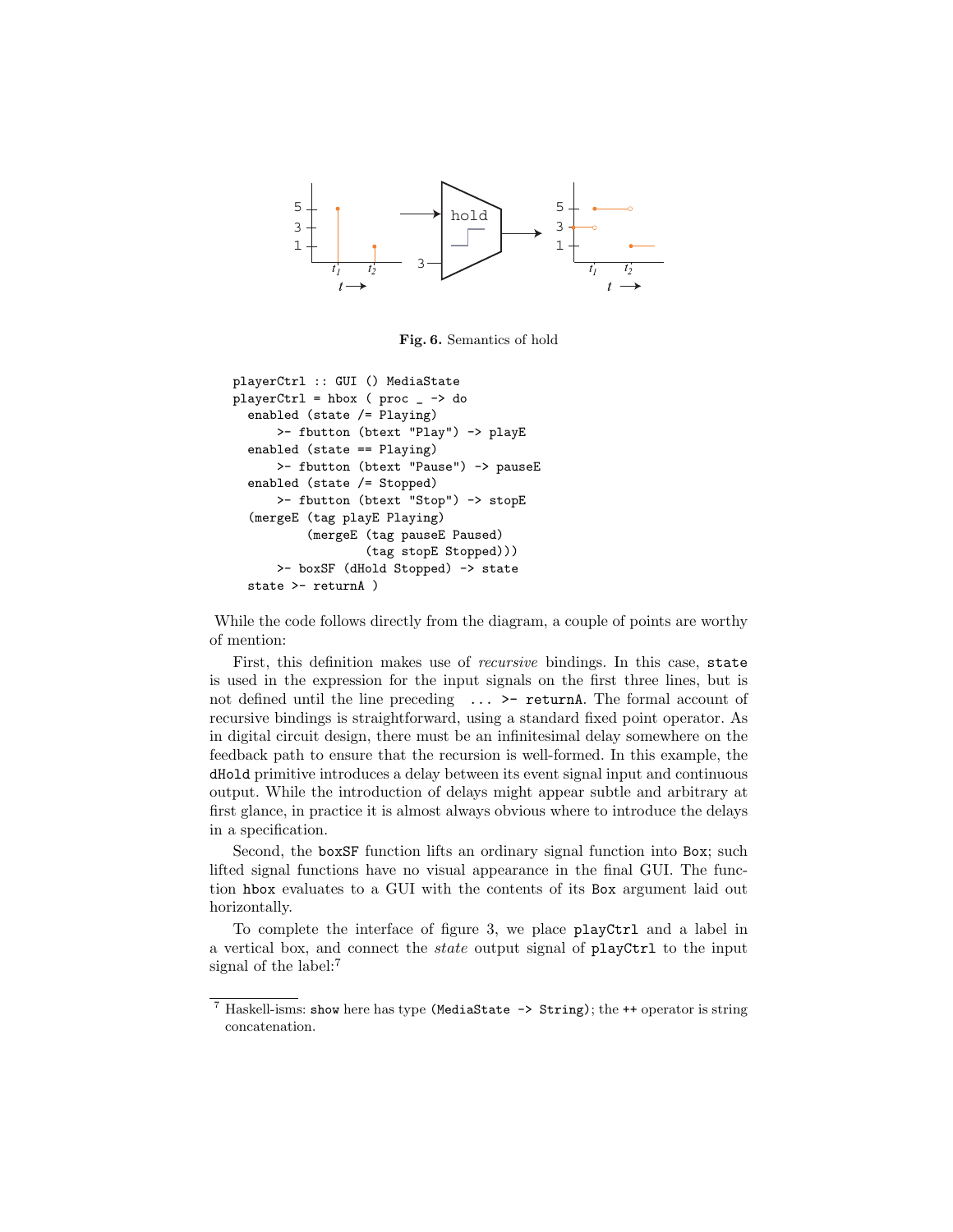```
player :: GUI () ()
player = vbox ( proc _ -> do
  () >- box playerCtrl -> state
  (ltext ("state: " ++ (show state))) >- label )
```
Once again, the connection between point-wise computations and one-way constraints is apparent in the specifications of playCtrl and player: We can interpret the input signal to each button as a constraint specifying the relationship between the enabled property of the button and a predicate applied to the *state* signal. Similarly, we can interpret the input signal to the label as constraint that specifies that, at every point in time, the label's text property must be equal to the given string expression computed from state.

# **4 Evaluation**

Fruit provides a formal model of user interfaces, and demonstrates that this model can be used as the basis for a GUI toolkit. But is there any practical benefit to functional modeling? After all, an experienced GUI programmer could implement the media player example in a few minutes using their favorite imperative language and GUI toolkit. At first glance, the specification in figure 5 (or its corresponding textual syntax) may even seem somewhat *more* complicated than a corresponding imperative program, since it involves both an explicit hold operator to introduce local state and a feedback loop.

To see why Fruit specifications are useful, consider how the media controller might be implemented in a modern, object-oriented imperative toolkit, such as Java/Swing. A good object-oriented design would encapsulate the current state of the media controller into a *model* class that supports registration of *listener* classes to be notified when the model's state is updated. At initialization time, the implementation would create the model and the button instances, register listeners on the model instance that update the enabled property of the buttons, and register listeners on each button instance that update the state of the model, as illustrated in figure 7. As this diagram illustrates, a feedback loop exists at runtime in this object-oriented imperative implementation, just as it does in the Fruit specification. In fact, a more accurate diagram would repeat this cyclic graph structure once for each of the other two buttons, with each sub-graph sharing the same model instance  $-$  a considerably more complex structure than figure 5.

The key difference between figures 5 and 7 is that the former is a diagram of a static specification, while the latter is a visualization of a partial snapshot of the heap at runtime. In the Swing implementation, the feedback loops are hidden from the programmer in the listener lists in the implementation of the model and button classes. Even with whole program analysis, there is no reliable, systematic way for either the programmer or a programming environment to recover figure 7 directly from the source code of the Java/Swing implementation. In contrast, figure 5 is isomorphic to the (static) text of the specification. In short, a Fruit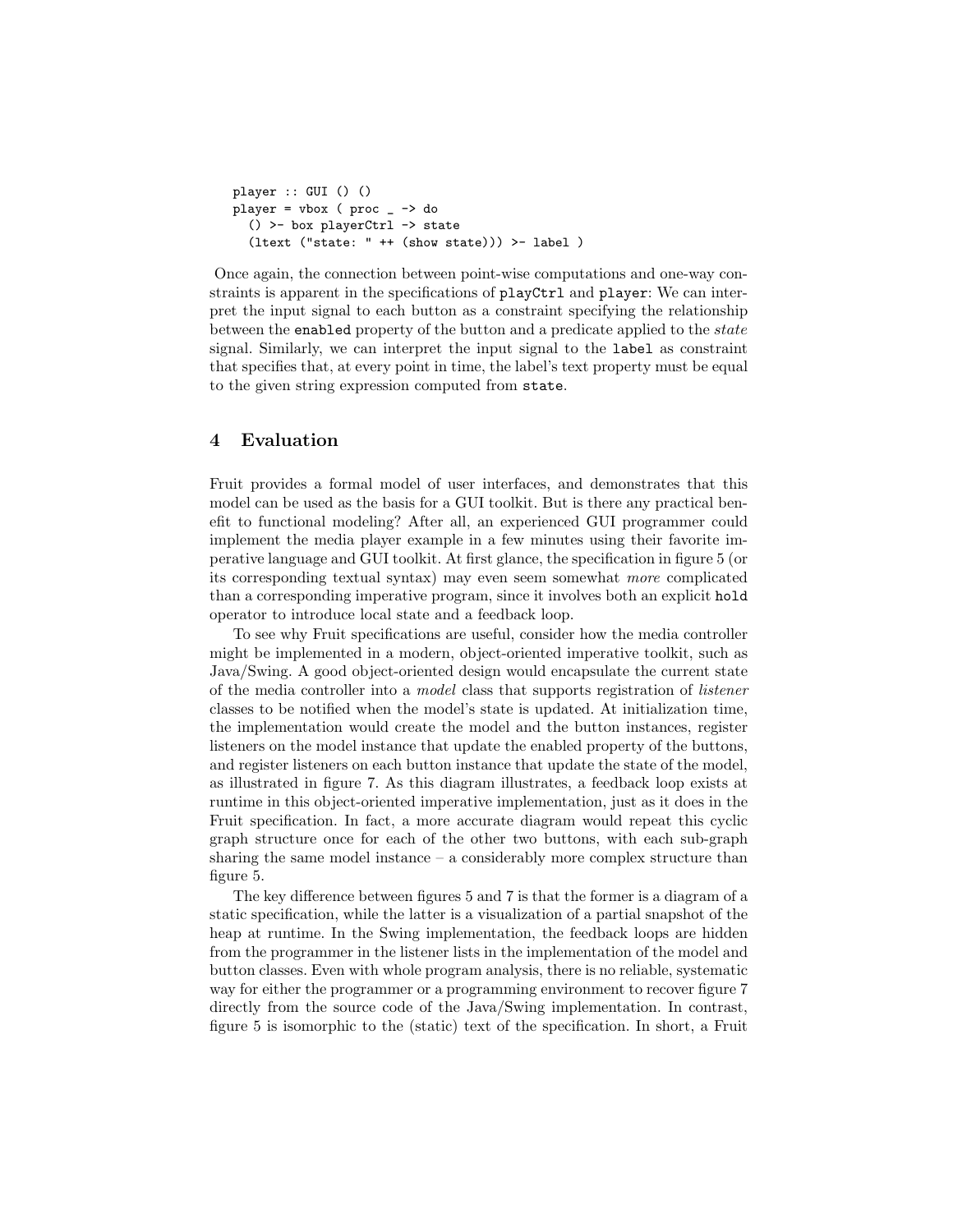

**Fig. 7.** Runtime Heap in Java/Swing Implementation

specification differs from an imperative implementation by making data flow dependencies explicit in the specification.

So why is it useful to specify data flow dependencies explicitly?

First, explicit dependencies encourage programmers to think in terms of timeinvariant *relationships* between different components of the application. The considerable literature on constraints has made the case quite well that this is a higher-level view of user interfaces. Instead of writing event handlers that update mutable objects in response to individual events, the Fruit model encourages writing declarative *equations* that specify the relationships between components of the interface that *must hold* at every point in time.

The data flow style also eliminates a small but important class of programming errors. In traditional imperative event handlers, every event handler must include code to update all of the appropriate objects in response to the event. A common source of subtle bugs in imperative GUI programs is forgetting to update some particular object in response to a particular event, or (even worse) updating the local state of an object, but forgetting to notify registered listeners. In contrast, point-wise dependencies in Fruit are propagated automatically by the implementation.

Making data flow dependencies explicit also enables precise specification of *design patterns* related to data flow. For example, the classic Model / View / Controller (MVC) design pattern [12] enables multiple interactive views of the same underlying data set, and has become the cornerstone of modern object oriented GUI toolkits. The essence of MVC is decoupling of the time-varying application state (the *model*) from the graphical interface, so that the model may be observed and updated by multiple user interface objects. This decoupling can be expressed in Fruit by simply decoupling the state accumulation primitive ( hold, in the media controller example) from the rest of the GUI. Multiple views and controllers may then be wired to share the same model, and this sharing will be manifest in the specification itself.

Finally, using data flow dependencies as the exclusive mechanism for communication between components of the application enables simple, precise reasoning about causal relationships directly from the specification. For example: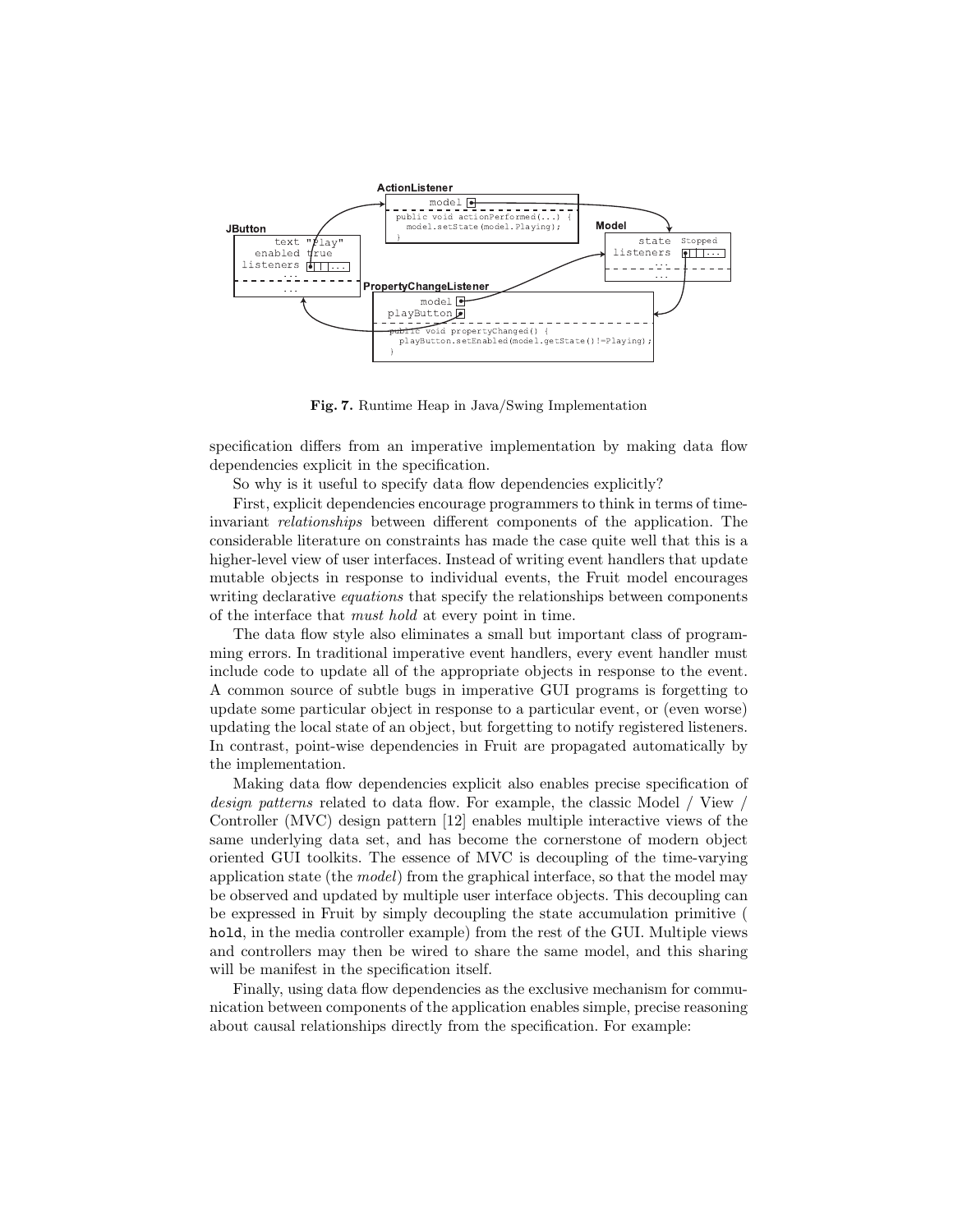- **–** (forward reasoning): *"What effect does pressing the 'Play' button have on the program state?"* This is easily determined from figure 5 by tracing the path from the play button to the *state* signal.
- **–** (backwards/dependency reasoning): *"What GUI components affect the state?"* This is easily determined by tracing backwards along all signal lines that enter the hold primitive that forms the *state* signal.
- **–** (component interactions): *"How does the 'Play' button affect the 'Pause' button?"* This is determined by tracing the directed path from the first component to the second. Note that if the second component is not reachable from the first, then, since a functional specification can have no hidden side effects, the first component has no effect whatsoever on the second component.

In an imperative setting (even an object-oriented one), this kind of reasoning is simply not tractable. Imperative GUI implementations coordinate their activities via *side effects*: One callback writes to a variable or property that is subsequently read by others. Since any callback may directly or indirectly invoke a method or function that updates the global mutable state used by some other callback, there is no practical method for reasoning about or controlling interactions between different parts of the user interface.

# **5 Dynamic Interfaces**

One valid concern about using the media controller example to compare a functional, data flow style of specification with an imperative implementation is that the data flow graph for this example is static: The user interface has a fixed set of GUI components for the lifetime of the application. What about user interfaces where GUI components appear to be added or removed from the interface at runtime? Such interfaces are easily accommodated in an imperative setting by adding or removing components from the interface and updating listener lists at runtime, using (for example) Swing's Container interface.

Dynamic interfaces may also be specified in Fruit, by using the *dynamic collections* features of Yampa [15]. As noted in section 2, signals functions (and hence GUIs) are first-class values: they may be passed as arguments, stored in data structures, returned as results, etc. Yampa's dynamic collections primitives exploit the first-class nature of signal functions to maintain a *time-varying* collection of signal functions, all of which are executing in parallel. We have succesfully applied Yampa's dynamic collections primitives to build many highly dynamic user interfaces, such as games and simulations. A full discussion of using these primitives for dynamic user interfaces is outside the scope of this paper; suffice it to say that they enable encapsulation of the dynamic aspects of a user interface without sacrificing modularity or reasoning power.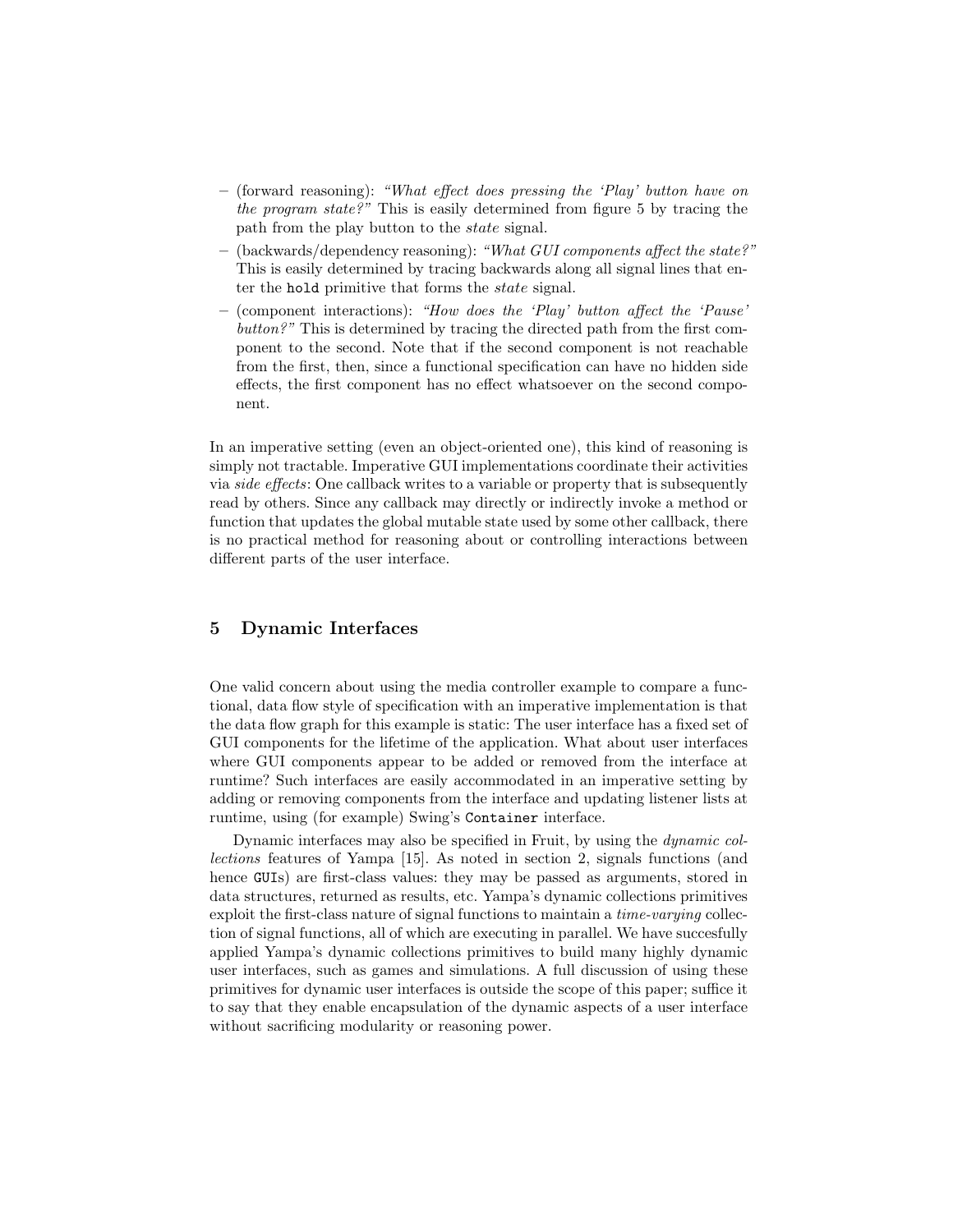### **6 Related Work**

There have been numerous previous proposals for formal models of graphical user interfaces, such as User Action Notation (UAN) [8] or Paterno's ConcurTask-Trees [17]. The emphasis in most of these formalisms is typically on modeling *user tasks* [18], i.e. a logical description of actions to be performed by the user to achieve certain goals. Such *task models* fit somewhere between requirements specification and design in the classical software engineering process. In contrast, the formalism presented here is focused solely on user interface *implementations*. Task models are typically very high level, focused on the (human) user, and are not directly executable. In contrast, Fruit specifications are comparitively low level, make no direct mention of the user, and *are* directly executable. Many tools have been proposed to assist in deriving executable user interface implementations from high-level task model specifications [22]. Unfortunately, in most cases the precise semantics of such tools and the code that they generate is an implicit property of the tool's implementation. Since Fruit provides a rigorous formal basis for specifying GUI implementation, it would be very interesting to develop a tool to map high-level task models into low-level Fruit specifications.

Another formalism for modeling user interface implementations is Palanque's Petri net based Interactive Cooperative Objects (ICO) [16]. Like Fruit, ICO enables the programmer to give a precise specification of the run-time behavior of a graphical user interface. The core model of ICOs is Petri Nets, a simple formalism with well-understood semantics. ICOs allow Petri net models to be organized into object-oriented interfaces, in which an object's reaction to method invocations is specified by the Petri net. One key difference between Fruit and ICOs is that where ICOs use objects to organize core models into higher level abstractions, Fruit uses a (functional) host language to provide abstraction capabilities and general computation. An important consequence of embedding in a functional language is that Fruit models retain reasoning power and semantic clarity while still being directly executable.

Data flow models and languages date back to the sixties [20, 11]. Lucid [23], Signal [6] and Lustre [2] are examples of synchronous data flow languages oriented towards control of real-time systems. Jacob et al [10] propose a data flow model for user interfaces, including both continuous variables and discrete event handlers. However, their model focuses on modeling "post-WIMP" user interaction, and is cast in an imperative, object-oriented setting. In contrast, the Fruit model demonstrates that the data flow model is applicable even in the classical WIMP setting, and and does not depend on objects or imperative programming. As discussed in section 4, we believe that using data flow as the sole basis for our specifications makes reasoning about specifications much more tractable.

In the realm of user interface toolkits, the closest relatives to Fruit are the FranTk [21] and Fudgets [1] toolkits for Haskell. FranTk is similar to Fruit in the sense that it too uses the Fran reactive programming model to specify the connections between user interface components. However, FranTk uses an imperative model for creating widgets, maintaining program state, and wiring of cyclic connections. The programming interface to Fudgets is very similar to that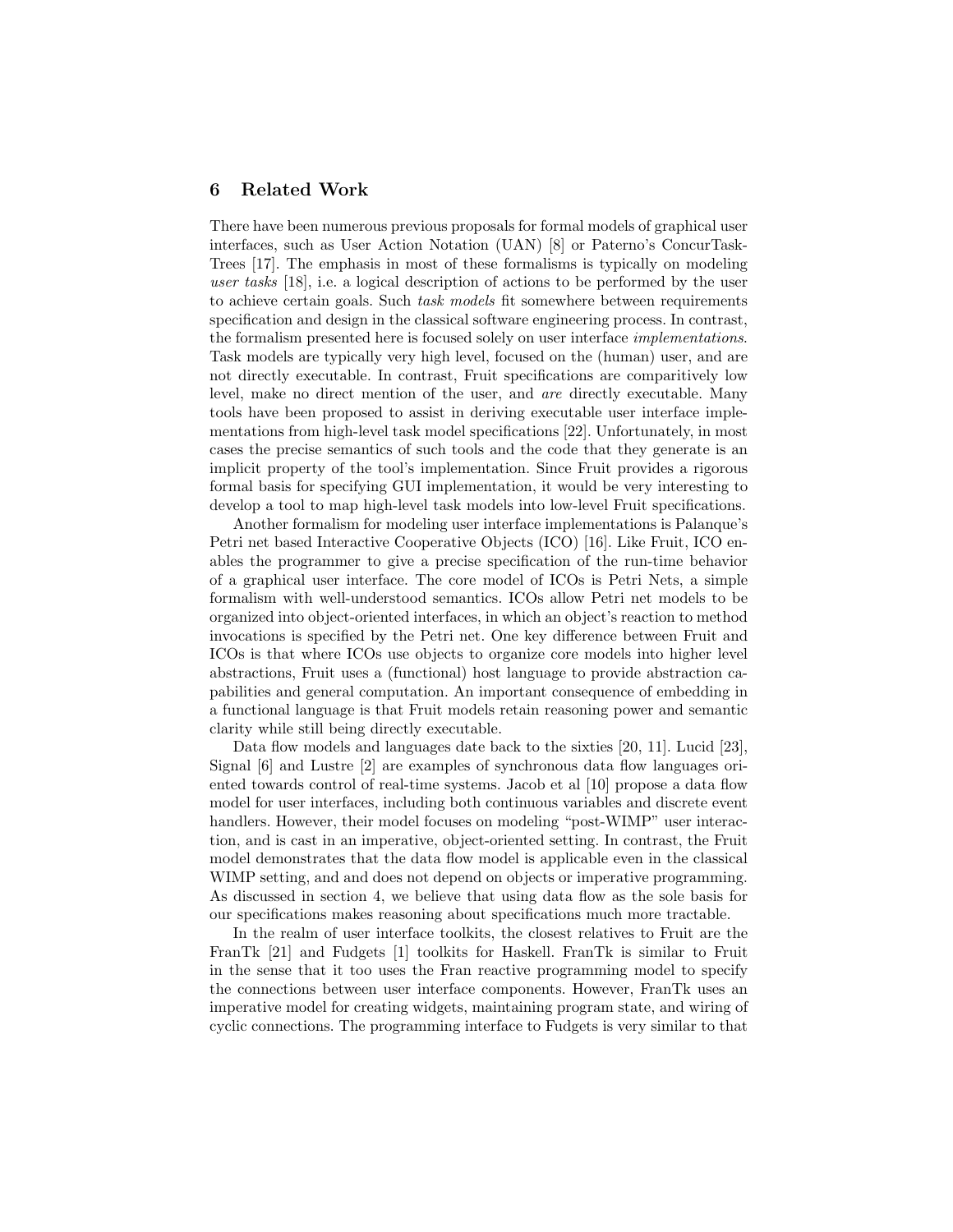of Fruit, although Fudgets is based on discrete, asynchronous *streams*, whereas Fruit is based on continuous, synchronous *signals*. Another key difference is that the Fudgets system allows any Fudget to perform arbitrary I/O actions, whereas such connections to the I/O system would have to be made explicitly in Fruit.

# **7 Conclusions and Future Work**

This paper presented Fruit, a new user interface toolkit based on a synchronous data flow model of reactive systems, and some small example specifications using Fruit. The novel feature of Fruit specifications is that they make data flow dependencies explicit in the specification. Explicit data flow depencies enable simple, precise reasoning about runtime behavior that is difficult or impossible to perform on a traditional imperative, object-oriented program.

We have implemented a prototype of Fruit capable of running all of the examples presented in this paper, and many others, including a small web browser and a "space invaders" video game. Fruit is available for download from http://www.haskell.org/fruit.

In the near term, we are interested in developing a highly optimized implementation of Yampa, and in expanding our widget set to include a substantial subset of the components implemented in other modern toolkits. In the longer term, we would like to explore using the visual syntax of figure 5 in an interface builder tool, to enable a designer to specify interface behavior (rather than just static layout) via direct manipulation.

# **8 Acknowledgements**

This work would never have been possible without the contributions of Conal Elliott and Henrik Nilsson, my direct collaborators on Fruit and Yampa. I am also grateful to Paul Hudak, John Peterson and Valery Trifonov for many patient, thoughtful discussions on the ideas presented here. Finally, thanks to Ross Paterson, Magnus Carlsson and many anonymous reviewers for providing valuable feedback on early drafts of this paper.

# **References**

- [1] M. Carlsson and T. Hallgren. *Fudgets Purely Functional Processes with applications to Graphical User Interfaces*. PhD thesis, Chalmers University of Technology, March 1998.
- [2] P. Caspi, D. Pilaud, N. Halbwachs, and J. A. Plaice. LUSTRE : A declarative language for programming synchronous systems. In *Proceedings of the 14th ACM Symposium on Principles of Programming Languages*, New York, NY, 1987. ACM.
- [3] A. Dix and C. Runciman. Abstract models of interactive systems. In *Proceedings of the HCI'85 Conference on People and Computers: Designing the Interface*, The Design Process: Models and Notation for Interaction, pages 13–22, 1985.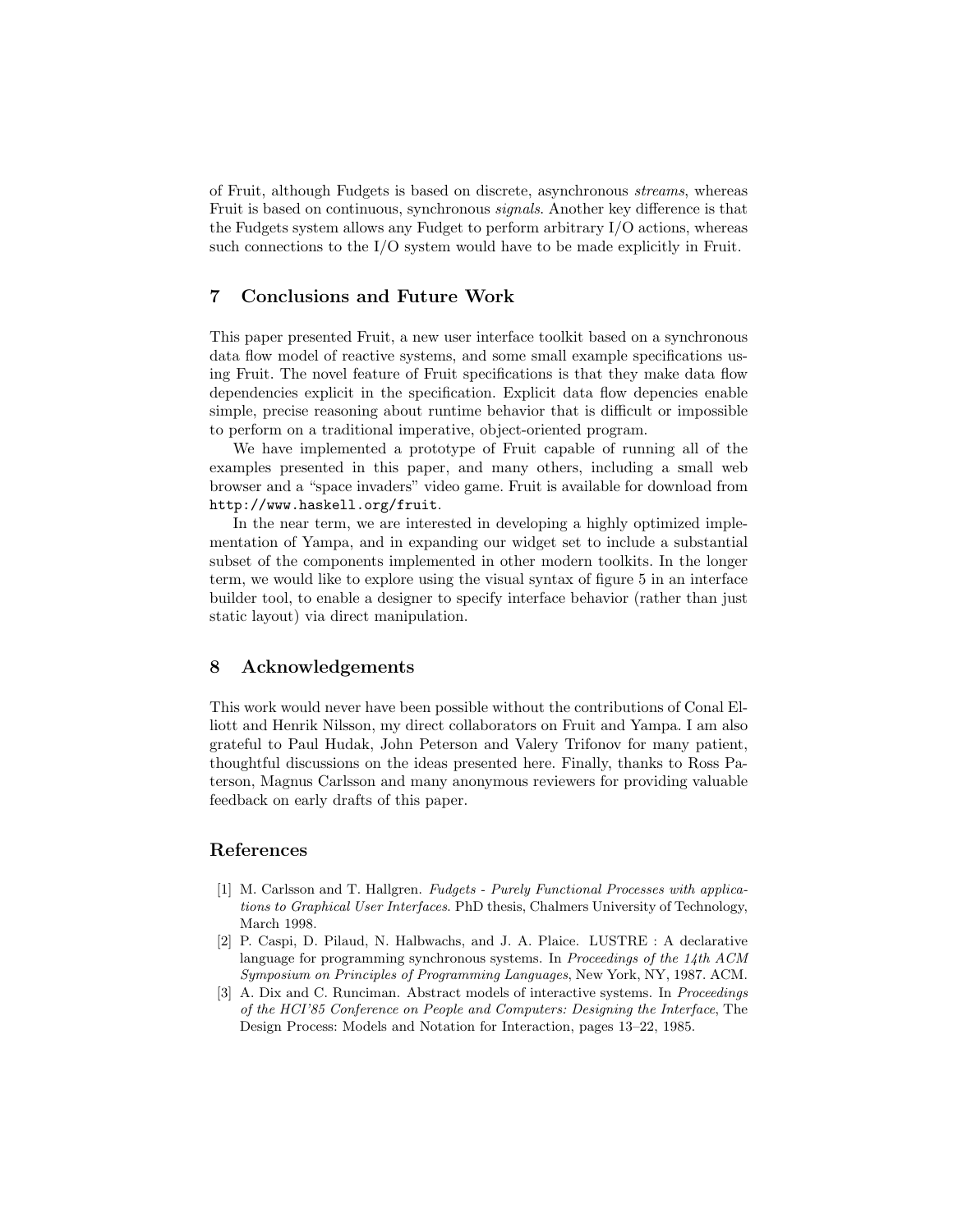- [4] C. Elliott. Functional images. *(to appear) Journal of Functional Programming (JFP)*, 2001.
- [5] C. Elliott and P. Hudak. Functional reactive animation. In *International Conference on Functional Programming*, pages 163–173, June 1997.
- [6] T. Gautier, P. le Guernic, and L. Besnard. SIGNAL: A declarative language for synchronous programming of real-time systems. In G. Kahn, editor, *Functional Programming Languages and Computer Architecture*, pages 257–277. Springer-Verlag, Berlin, DE, 1987. Lecture Notes in Computer Science 274; Proceedings of Conference held at Portland, OR.
- [7] D. Harel. Statecharts: A visual formalism for complex systems. *Science of Computer Programming*, 8(3):231–274, June 1987.
- [8] H. R. Hartson and P. D. Gray. Temporal aspects of tasks in the user action notation. *Human-Computer Interaction*, 7(1):1–45, 1992.
- [9] J. Hughes. Generalising monads to arrows. *Science of Computer Programming*, (37):67–111, 2000.
- [10] R. J. K. Jacob, L. Deligiannidis, and S. Morrison. A software model and specification language for non-WIMP user interfaces. *ACM Transactions on Computer-Human Interaction*, 6(1):1–46, 1999.
- [11] R. M. Karp and R. E. Miller. Properties of a model for parallel computations: Determinacy, termination, queuing. *SIAM J. Applied Math. 14*, (6):1390–1411, Nov. 1966.
- [12] G. Krasner and S. Pope. A description of the model-view-controller user interface paradigm in the smalltalk-80 system, 1988.
- [13] B. A. Myers, editor. *Languages for Developing User Interfaces*. Jones and Bartlett Publishers, 1992.
- [14] B. A. Myers. Why are human-computer interfaces difficult to design and implement? Technical Report CMU-CS-93-183, Computer Science Department, Carnegie-Mellon University, July 1993.
- [15] H. Nilsson, A. Courtney, and J. Peterson. Functional reactive programming, continued. In *Proceedings of the 2002 ACM SIGPLAN Haskell Workshop (Haskell'02)*, pages 51–64, Pittsburgh, Pennsylvania, USA, Oct. 2002. ACM Press.
- [16] P. Palanque and R. Bastide. Interactive Cooperative Objects : an Object-Oriented Formalism Based on Petri Nets for User Interface Design. In *IEEE / System Man and Cybernetics 93*, pages 274–285. Elsevier Science Publisher, Oct. 1993.
- [17] F. Paterno. *Model-Based Design and Evaluation of Interactive Applications*. Applied Computing. Springer-Verlag, 1999.
- [18] F. Paterno. Task models in interactive software systems. In S. K. Chang, editor, *Handbook of Software Engineering & Knowledge Engineering*. World Scientific Publishing Co., 2001.
- [19] R. Paterson. A new notation for arrows. In *Proceedings of the ACM SIGPLAN International Conference on Functional Programming (ICFP 2001)*, September 2001.
- [20] C. A. Petri. *Kommunikation mit Automaten.* Bonn: Institut f¨ur Instrumentelle Mathematik, Schriften des IIM Nr. 2, 1962.
- [21] M. Sage. Frantk: A declarative gui system for haskell. In *Proceedings of the ACM SIGPLAN International Conference on Functional Programming (ICFP 2000)*, September 2000.
- [22] P. A. Szekely, P. N. Sukaviriya, P. Castells, J. Muthukumarasamy, and E. Salcher. Declarative interface models for user interface construction tools: the MASTER-MIND approach. In *EHCI*, pages 120–150, 1995.